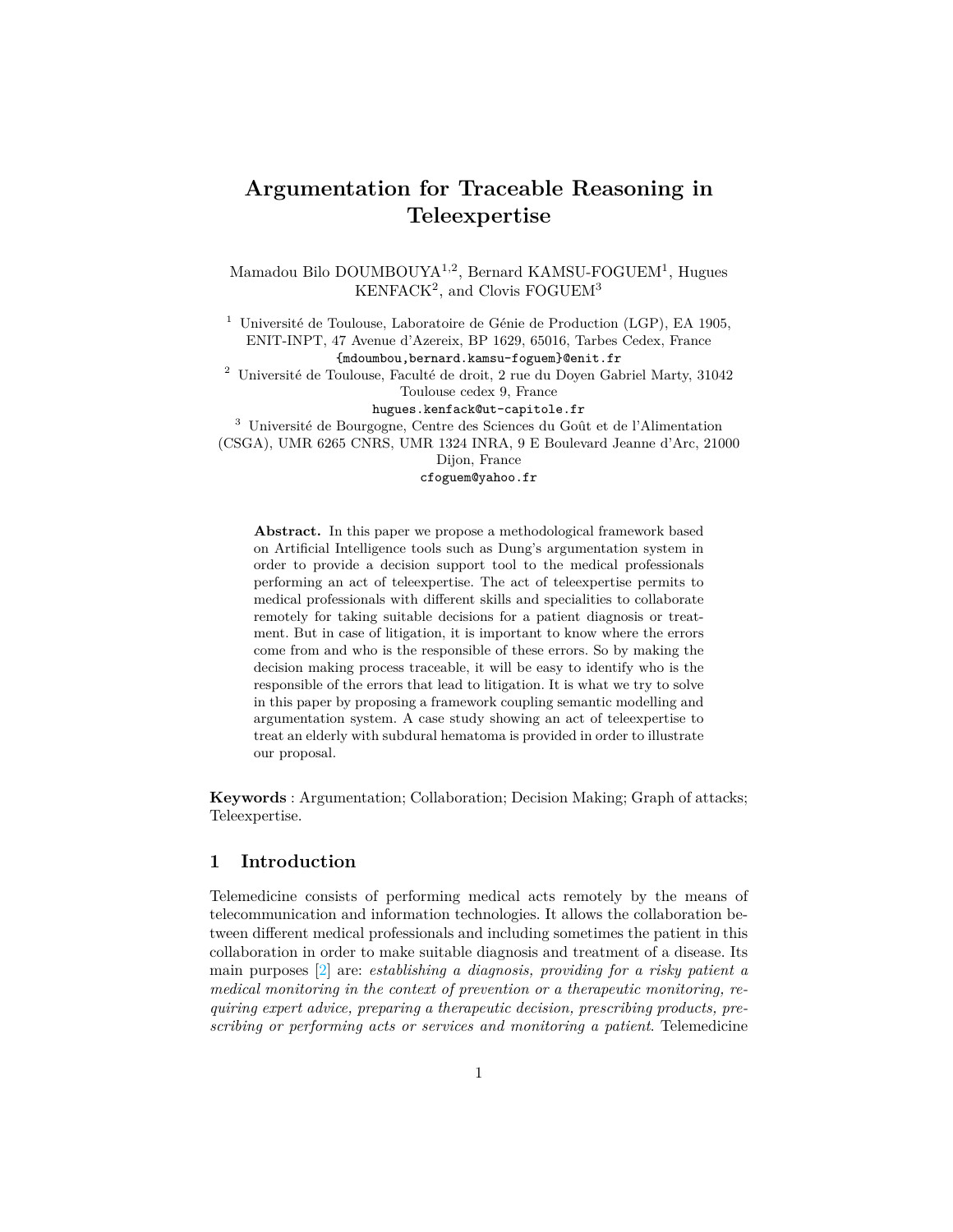is declined into four main acts: (i) teleconsulatation, (ii) medical telemonitoring, (iii) teleexpertise, (iv) medical teleassistance. The acts are depicted in the Fig.



Fig. 1. Main acts of telemedicine [12]

In this paper we are interested in the act of *teleexpertise* that is used by medical professionals to seek remotely advices of one or more of others medical professionals (with different skills or specialities) in order to take and make decisions in a collaborative manner, which will lead to solve medical problems related to a patient. In this act important decisions are taken, so the liability of each stakeholder is engaged. Thus, in case of litigation it is very important to know where the errors come from and who is or are the responsible. The most important thing is to make the reasoning traceable in order to know who said what.

When performing the process of teleexpertise, the advices given by the stakeholders can be conflictual. In this the argumentative logic is used to provide the potential acceptable arguments (advices). The notion of argumentative logic is well explained in  $[12]$ . The acceptable arguments are returned to the requesting physician who will make a final decision and store it.

In the following, the paper is divided into four sections namely: some related works, the objective of this work, materials and methods section to show the background of the argumentation logic and the analysis of results with case study section and finally discussion and conclusion sections.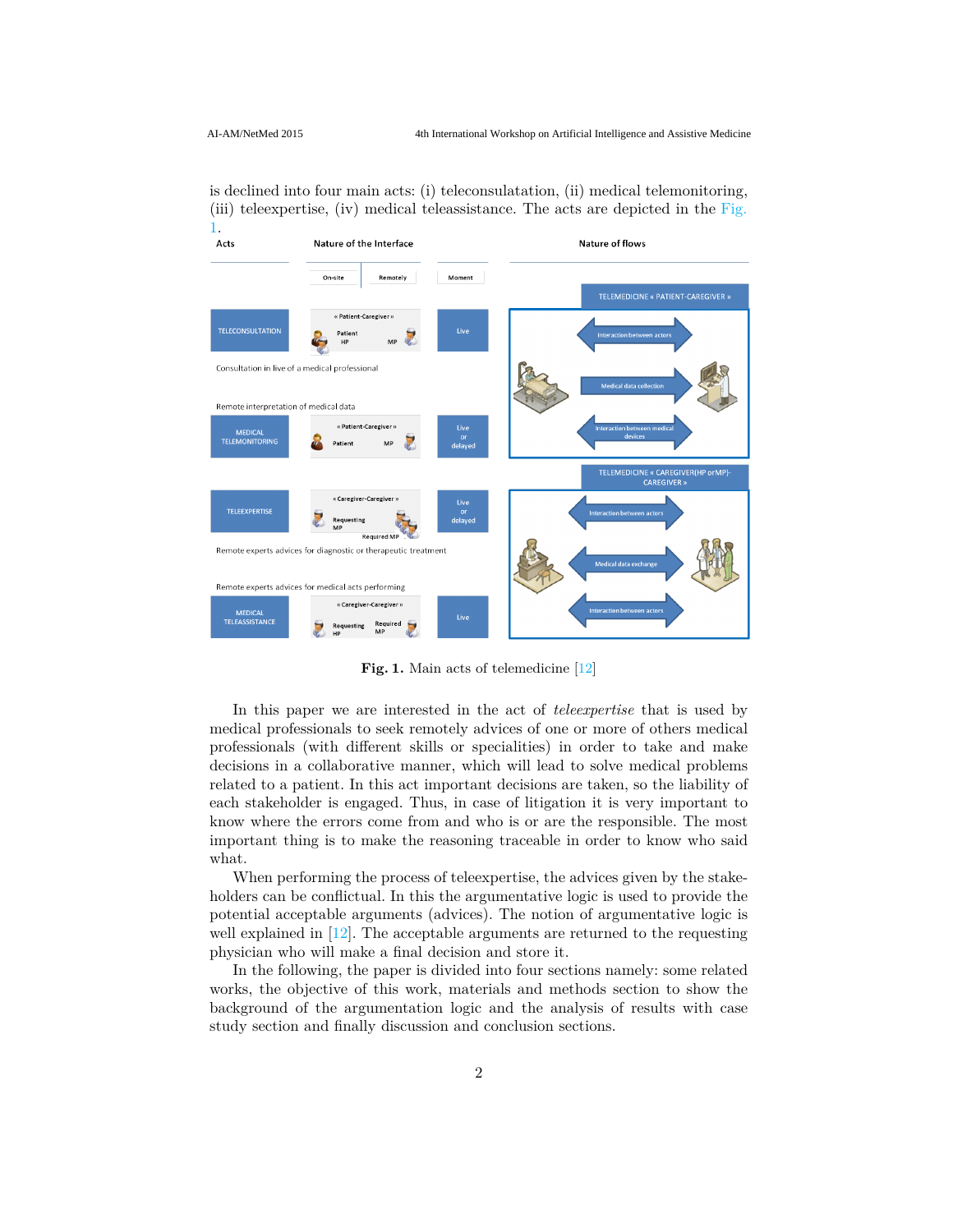# **2 Related Works**

Many works have been achieved in order to help in finding the liability of each stakeholders providing medical advices in case of litigations, for example Coatrieux et al., 2011 [10] and Bouslimi et al., 2012 [7]. Coatrieux et al. [10] used a watermark technique for guaranteeing the traceability of the digital documents containing medical data. It is the same idea as in [7], where the authors provided a protocol that combines watermarking-encryption techniques and a third party in order to easily bring evidences in case of litigations. Compared to our work, the works achieved in [10] and [7] guarantee traceability by means of security techniques while we guarantee traceability by means of storage and retrieval techniques in a structured manner.

Concerning the argumentation applied to medicine, many works have been also achieved. For example Hunter and Williams, 2012 [16] proposed an aggregating evidence-based approach using argumentation for bringing evidences about the positive and negative effects of medical treatments. Atkinson et al, 2006 [4] used argumentation to show how argumentation can be a value-added asset for a collection of existing information agents. This process is applied to a medical system for reasoning about medical treatments concerning a patient. Jingyan et al., 2008 [17] used argumentation for collaborative practices in medical emergency decision-making processes. Green, 2014 [15] described the role that Artificial Intelligence models based on argumentation plays in medical domain particularly in personalised and participatory medicine. These works based on argumentation are somewhat similar to ours, but the main difference is that, in our work we used structured argumentation [5], which provides an internal structure of arguments involved in the argumentation system.

# **3 Objectives**

In this paper we want to provide a methodological framework taking both into consideration semantic modelling and argumentation in the goal of aiding medical professionals in their decision making process. This work aims to provide innovative solutions coupling conceptual graphs (modelled by CoGui software [1]) and Dung's argumentation system [13] applied to telemedicine, which will contribute to the telemedicine programs' effectiveness [14]. One of the underlying framework is called argumentative logic, which will permit to make the decision making process traceable, in others words, to ensure the reasoning traceability. Thus, by making the decision process traceable, one can identify clearly the advices provided by the medical professionals acting in a given act of teleexpertise.

To be clear, the main purpose of this work is to provide a tool to help create favourable settings for effective interventions of medical professionals in act of teleexpertise in order to know which of their different conflicting advices are potentially acceptable. To do so, we use the Dung's argumentation system in order to model the conflicting arguments and build the acceptable arguments under a given semantics (preferred, stable, *. . .*). These acceptable arguments will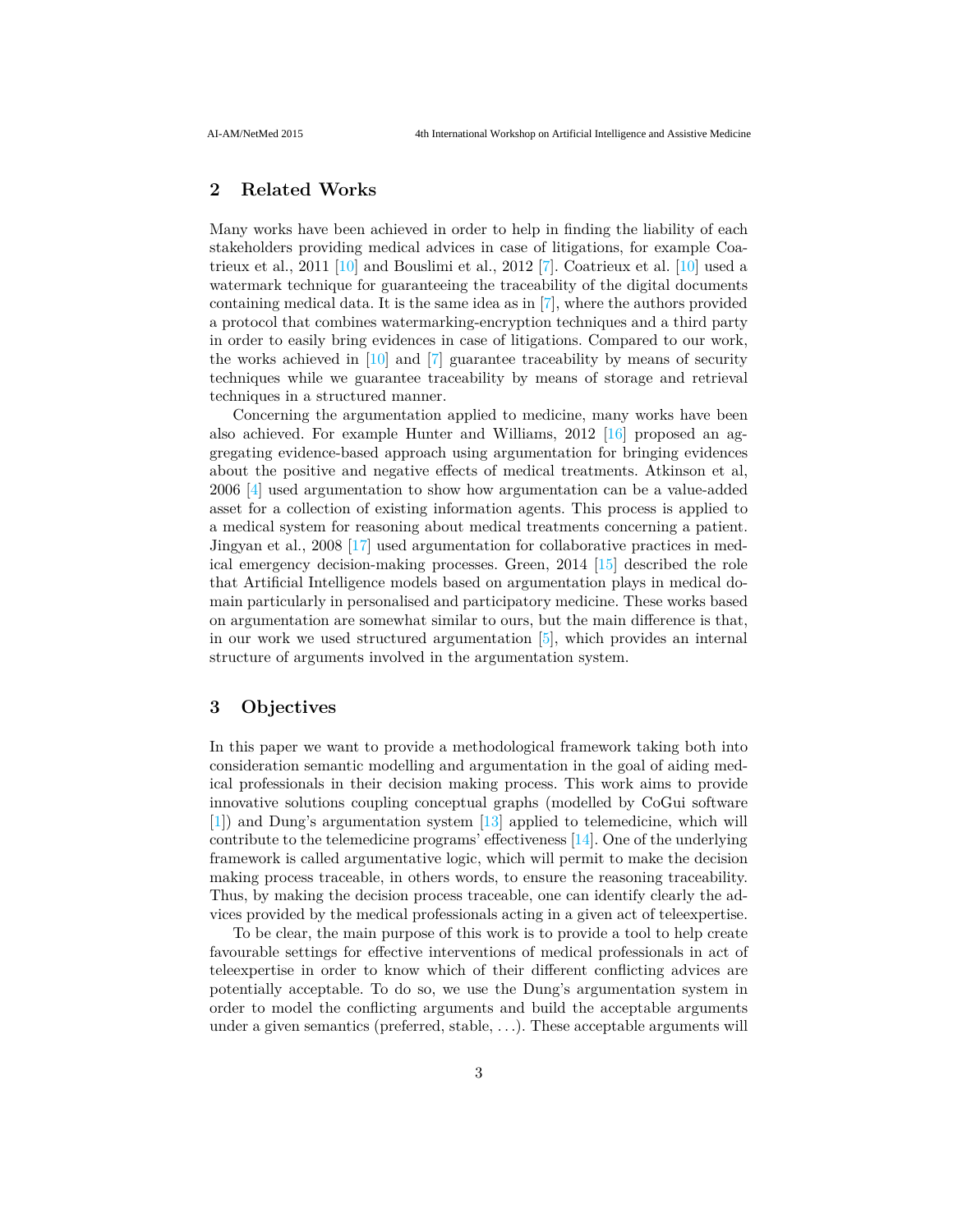be returned to the requested physician after computation. This medical professional, according to some specific parameters (e.g. risk management, preferences, *. . .*) and to the received acceptable advices will make a final decision i.e. choose what advices are useful for the patient's treatment. Furthermore, these chosen advices will be stored for traceability and future expertise. Many works have been achieved in the field of argumentation applied to medicine (e.g. Hunter et Williams,  $2012 \left[16\right]$ , but the novel contribution of this work is its positioning in the highly collaborative segment of telemedicine that integrates additional constraints of remote collaborative decision-making in teleexpertise. Another contribution of this work is that the modelling relies on conceptual graphs, which provide an ontological knowledge with underlying logical semantic guaranteeing logical arguments. Moreover, the reasoning is based on graph operations allowing the visualisation of the reasoning steps using mainly the projection operations.

From the point of view of argumentation systems, our work deals with structured argumentation in which argument has internal structure [5] . The different fields in the internal structure of the node are the same like those mentioned in Table 1. Insofar as we combine semantic modelling and argumentation, the use of CoGui software allowing the visualisation of the different steps of the reasoning is important to display and store the satisfactory alternatives to queries. Thus, the output of the argumentative logic is provided in a comprehensible form to the requesting physician to enable him to reach an informed opinion. The storage process guarantees the traceability of reasoning procedures.

# **4 Materials and Methods**

#### **4.1 Acceptability semantics**

Above all, we define what is a decision framework (system) [6] also called argumentation based framework *AF* [3].

**Definition 1** *An (argumentation-based) decision framework AF is a couple* (*A, D*) *where:*

- **–** *A is a set of arguments,*
- **–** *D is a set of actions, supposed to be mutually exclusive,*
- $-$  action:  $A \rightarrow D$  *is a function returning the action supported by an argument.*

**Definition 2** *From an argumentation-based decision framework* (*A, D*)*, an equivalent argumentation framework*  $AF = (A, Def)$  *is built where:* 

- **–** *A is the same set of arguments,*
- $P$  − *Def* ⊆ *A* × *A is a defeat relation such that*  $(α, β) ∈ Def if action(α) ≠$  $action(\beta)$ .

**Definition 3** *Let*  $AF = (A, Def)$  *be an argumentation framework, and let*  $B \subseteq$ *A*

 $P - B$  *is conflict-free if there are no*  $\alpha, \beta \in B$  *such that*  $(\alpha, \beta) \in Def$ .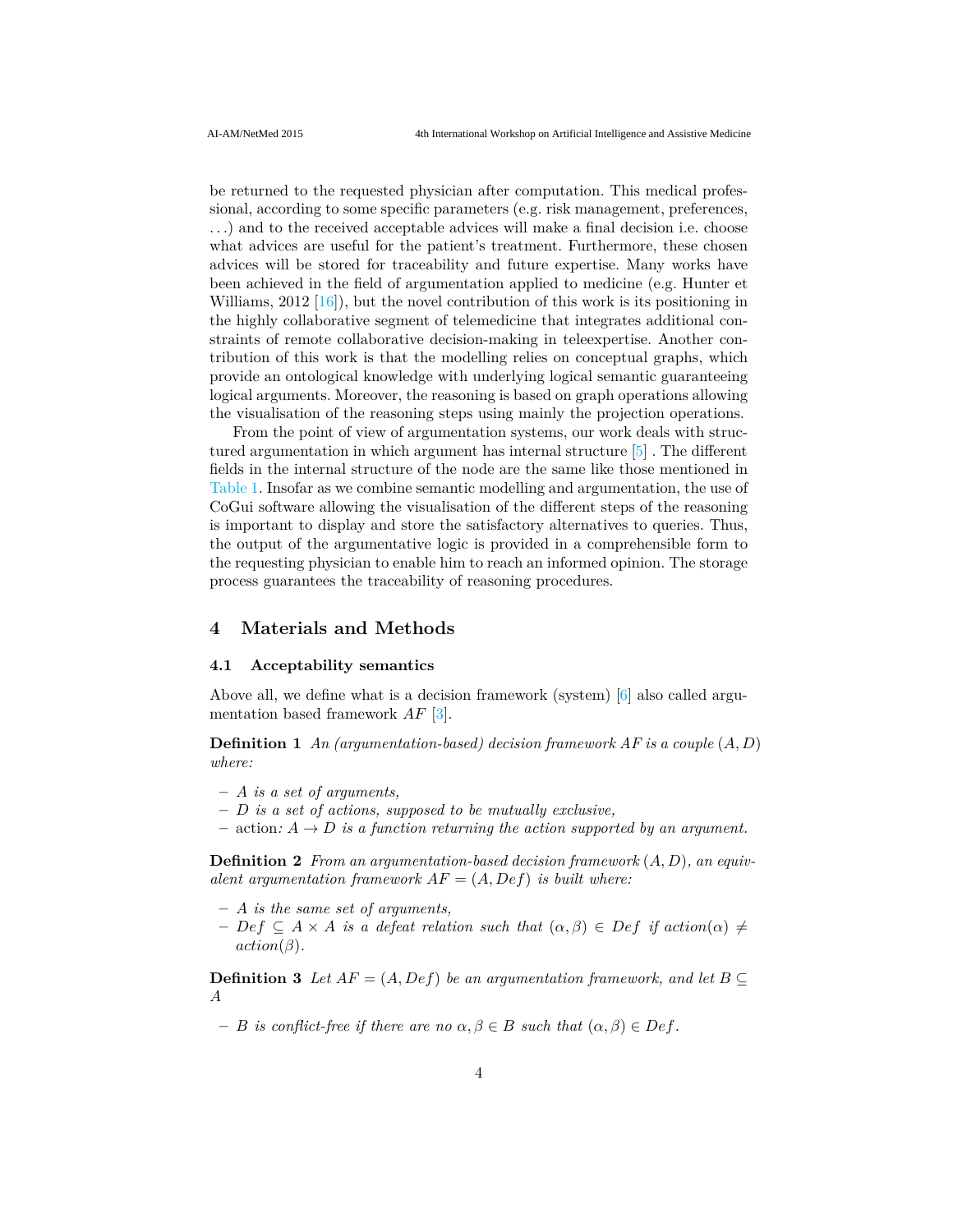$P - B$  *defends an argument*  $\alpha$  *iff*  $\forall \beta \in A$ *, if*  $(\beta, \alpha) \in Def$ *, then*  $\exists \gamma \in B$  *such that*  $(\gamma, \beta) \in Def$ 

**Definition 4** *(Acceptability semantics) Let AF* = (*D, A, Def*) *be a decision system, and B be a conflict-free set of arguments.*

- **–** *B is admissible extension iff it defends any element in B.*
- **–** *B is a preferred extension iff B is a maximal (w.r.t set* ⊆ *) admissible set.*
- **–** *B is a stable extension iff it is a preferred extension that defeats any argument in*  $A \setminus B$ *.*

Through these semantics of acceptability, the authors of [3] identify several arguments' status which are depicted below :

**Definition 5** *(Argument status) Let AF* = (*D, A, Def*) *be a decision system, and*  $\varepsilon_1, \ldots, \varepsilon_x$  *its extensions under a given semantics. Let*  $a \in A$ .

- $-$  *a is skeptically accepted iff*  $a \in \varepsilon_i$ ,  $\forall \varepsilon_i$  *with*  $i = 1, \ldots, x$ *.*
- $-$  *a is credulously accepted iff*  $\exists \varepsilon_i$  *such that*  $a \in \varepsilon_i$ *.*
- $a$  *is rejected iff*  $\exists \varepsilon_i$  *such that*  $a \in \varepsilon_i$ *.*

The property that is directly connected to the above definition is specified as follows:

**Property 1** *Let*  $AF = (D, A, Def)$  *be a decision system, and*  $\varepsilon_1, \ldots, \varepsilon_r$  *its extensions under a given semantics. Let*  $a \in A$ .

 $- a$  *is skeptically accepted iff*  $a \in \bigcap_{i=1}^x \varepsilon_i$  $-$  *a is rejected iff*  $a \notin \bigcup_{i=1}^{x} \tilde{\varepsilon}_i$ 

## **4.2 Analysis of results with case study**

**Case study.** Ms D. 87 years old, living alone and having arterial hypertension and myocardial infarction as major medical history diagnosed six months early and treated by Loxen (Nicardipine chlorhydrateR) 50 mg x 2/D, Corversyl (PerindoprilR) 2,5 mg/D, Kardegic (AspirineR) 75 mg/D (midday) and Plavix (ClopidogrelR) 75 mg/D (morning). She is admitted to the emergency department of a local Hospital for a fall at home with an initial brief loss of consciousness and caused by a head trauma. The emergency doctor who received the patient performed a biological examination including a serum electrolytes, a Creactive Protein (CRP) and a blood count formula, which becomes normal. The computed tomographic (CT) scan performed showed only a cortico-subcortical atrophy without any sign of stroke nor hemorrhage. Thereafter, the patient was allowed to back home with a simple diagnosis of brain contusion. Four days later, Ms D. was admitted again to the emergency department for headaches. Another emergency doctor performed again a second CT scanner, which showed a discrete subdural hematoma. Given that Ms D. is an elderly and it is the second time she was admitted, then she is a risky patient. The second emergency doctor who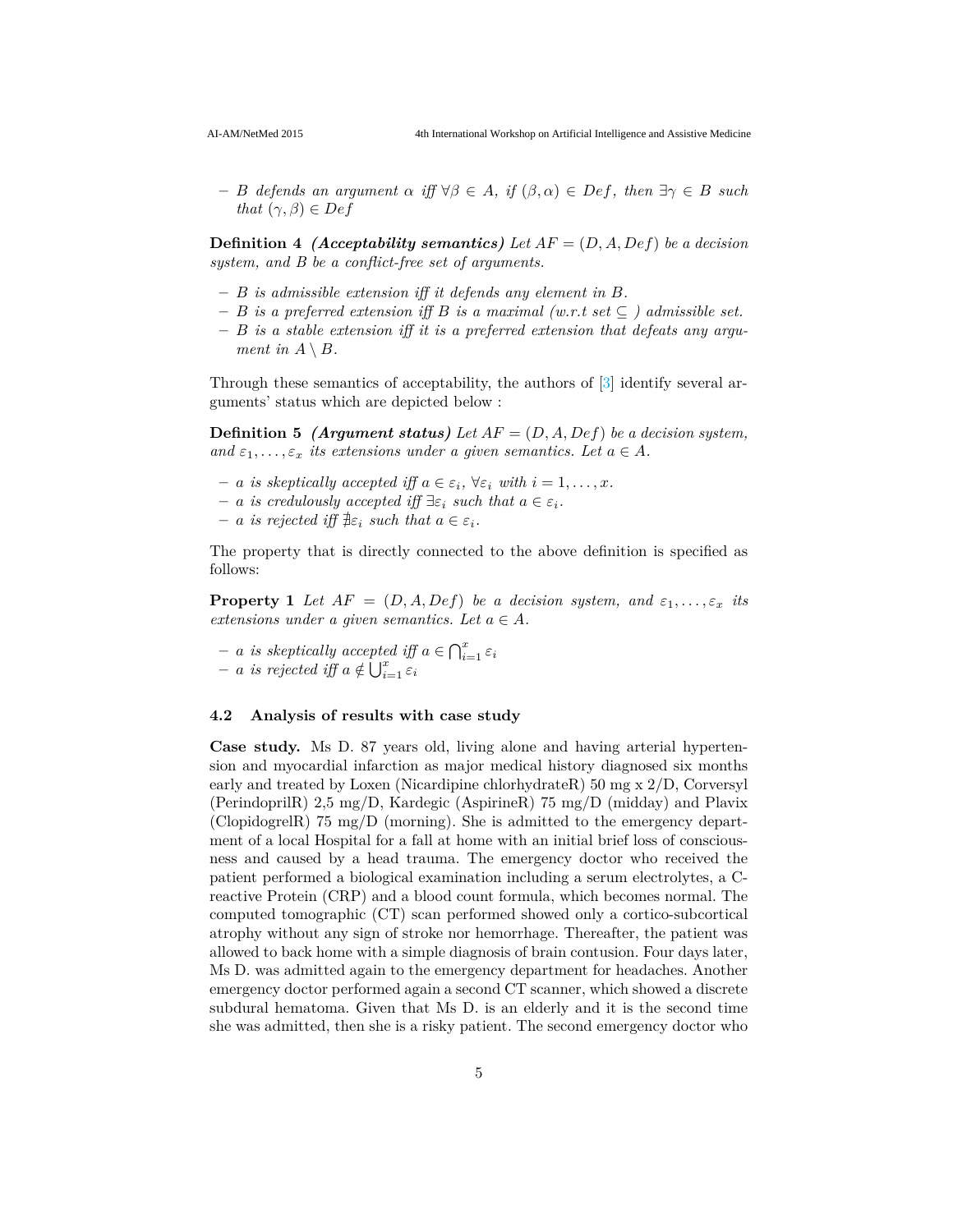received the patient decided to perform an act of teleexpertise. To do this, he sought the advices of a geriatrician, a neurosurgeon and the attending physician of the patient. After having taken the required expert advices, the neurosurgical taken advice does not accept surgical indication. The advice provided by the geriatrician is to perform immediately an invasive treatment, so he proposed to make a surgery and the Attending physician of the patient decided to perform invasive treatment (endoscopic surgery in order to assess the level of severity the subdural hematoma) and then to perform a surgery if this latter is severe. Finally the requesting physician (the second emergency doctor) decided to let the patient back home again with the prescription to stop the Plavix and the Kardegic is maintained.

**Positioning of the stakeholders.** According to the case study above the main stakeholders acting are:

- **–** The **geriatrician**: referring to the patient health state, he would like to perform invasive treatment (endoscopic surgery in order to assess the level of severity the subdural hematoma).
- **–** The **neurosurgeon**: after receiving the CT scanner, he decided that there is no need to perform surgery.
- **–** The second **emergency doctor**: he decided to let the patient back home with the prescription of stopping the Plavix and maintained the Kardegic.
- **–** The **attending physician**: he knows very well his patient's medical history. So he advised to perform endoscopic treatment followed by a surgical intervention if the subdural hematoma is severe.

**Modeling information available in structured arguments.** To perform a medical act, the medical professionals have the choice between invasive and non-invasive treatment  $[9]$ , this is resumed in the following:

- **– Maximisation of procedures** ( $\nearrow$  *Proc*): it consists of performing invasive treatments. It corresponds generally to surgical intervention.
- **Minimisation of procedures**  $(\searrow$  *Proc*): it consists of performing noninvasive treatments. In this option, the medical professionals perform medical treatments such drug prescriptions, injection...
- **–** It exists also a third option of treatment called **medical technical treatment**. These treatments are at the frontier of surgery (for example endoscopic treatment). In this paper this option of treatment is modelled by  $\rightarrow Proc.$

The advices provided by the different medical professionals acting in this act of teleexpertise are illustrated in the Table 1. In this table we can note that the column "Concerns" is redundant because a graph of attacks is built only for a group of stakeholders with the same "concern". It is for this reason that "ensure a good quality of life for this elderly patient" is redundant. It is the requesting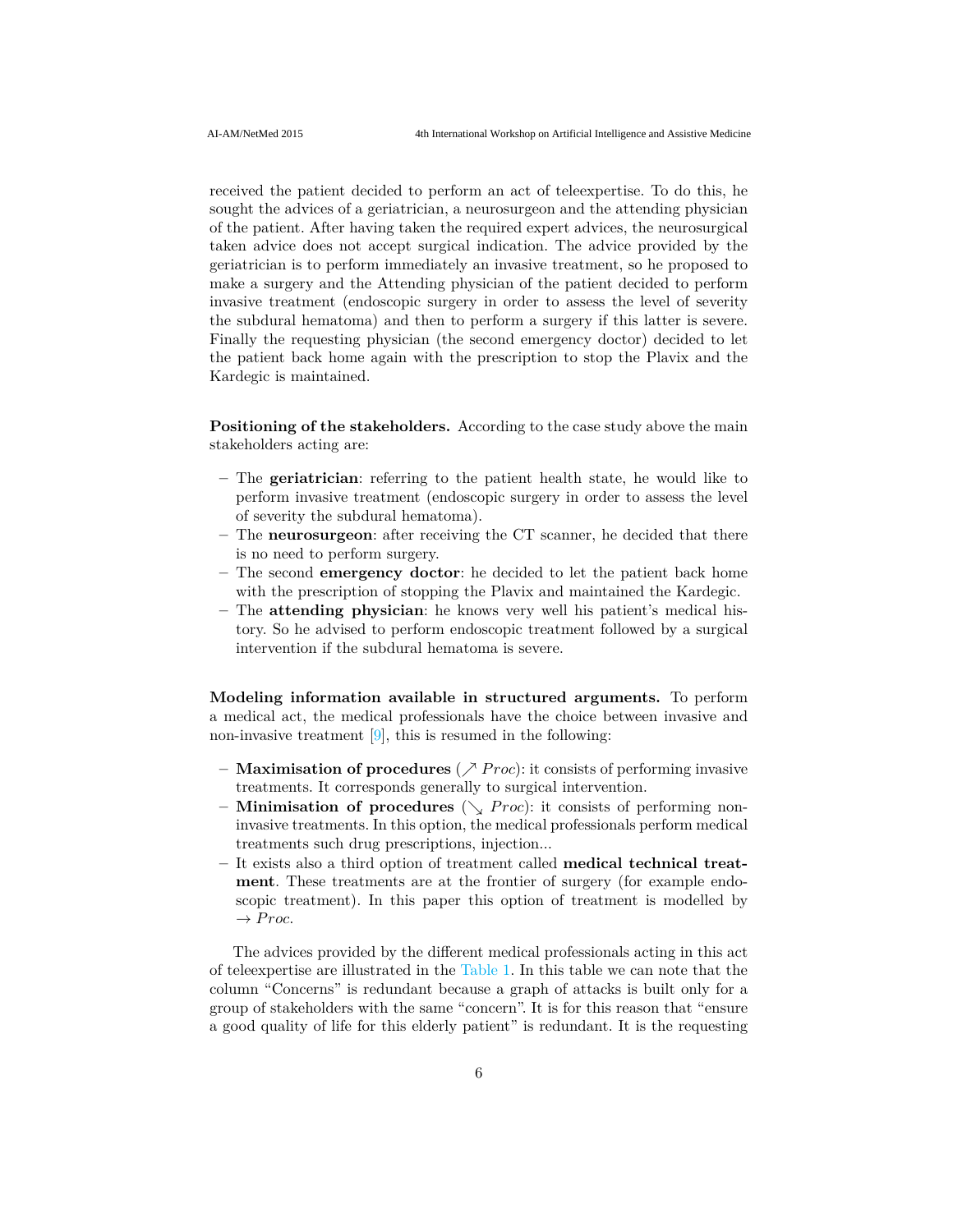physician who specifies the "concern" in his request of teleexpertise. So all the stakeholders must give their advices on the basis on this "concern".

In front of the clinical case described in the section 4.2, the system will be used to ask remote advices. These advices are asked by the emergency doctor who receives the patient when she was admitted again. When asking for the teleexpertise, the requesting physician (the emergency doctor) designates the required physicians by their specialities. On the basis of the patient medical record, he chooses a Geriatrician, a Neurosurgeon and the Attending physician of the patient while accompanying his request with his suggestion (advice) and the concern. Each of the required physicians can express their advices in a structured manner according to the field (stakeholder, reason, concern, goal) of the Table 1. Then a server gathers all the advices as shown in the Table 1, it translates them in conceptual graphs, builds the graph of attacks and then computes the argumentative logic to know which arguments (advices) are potentially acceptable under a given semantics. Therefore, the output of the argumentative logic is sent to the requesting physician who is empowered to make the final decision that is stored in the server for potential subsequent verifications.

|                |              | ${\bf Stakeholders}$ Reasons                                 | Options | Concerns                         | Goals                  |
|----------------|--------------|--------------------------------------------------------------|---------|----------------------------------|------------------------|
| 1              | Geriatrician | $\alpha =$ He would like to $\nearrow$ Proc                  |         | $Ensuring \quad a   Removinging$ |                        |
|                |              | perform immediately                                          |         | good quality the subdural        |                        |
|                |              | invasive treat-<br>an                                        |         | of life                          | for hematoma           |
|                |              | ment, he proposed to                                         |         | this                             | $elderly even$ if it   |
|                |              | make a surgery                                               |         | patient                          | is not very            |
|                |              |                                                              |         |                                  | severe.                |
| $\overline{2}$ |              | Neurosurgeon $\beta =$ He decided that $\sum$ <i>Proc</i>    |         | $Ensuring \qquad a Preventing$   |                        |
|                |              | there is no need to                                          |         | good quality the side ef-        |                        |
|                |              | perform surgery.                                             |         | of life for fects                | after                  |
|                |              |                                                              |         | $_{\rm this}$                    | elderly surgery.       |
|                |              |                                                              |         | patient                          |                        |
| 3              | Emergency    | $\delta$ = He decided to $\sqrt{P}$ <i>Proc</i>              |         | Ensuring $a $ Avoiding the       |                        |
|                | doctor       | let the patient back                                         |         | good quality blood coag-         |                        |
|                |              | home with the pre-                                           |         | of life                          | $for$ ulation<br>by    |
|                |              | scription of stopping                                        |         | $_{\rm this}$                    | elderly stopping the   |
|                |              | the Plavix and main-                                         |         | patient                          | luse of Plavix.        |
|                |              | tained the Kardegic.                                         |         |                                  |                        |
| $\overline{4}$ | Attending    | $\gamma$ = He would like $\rightarrow$ Proc $\land \nearrow$ |         | Ensuring $a Assessing$           |                        |
|                | physician    | to perform invasive $Proc$                                   |         | good quality the level of        |                        |
|                |              | treatment<br>endo-                                           |         | life<br>оf                       | $for$ severity<br>- of |
|                |              | scopic surgery in                                            |         | this                             | elderly the subdural   |
|                |              | order to assess the                                          |         | patient                          | lhematoma              |
|                |              | level of severity the                                        |         |                                  | and perform-           |
|                |              | subdural hematoma)                                           |         |                                  | ing a surgery          |
|                |              | and perform<br>$\mathbf{a}$                                  |         |                                  | if needed.             |
|                |              | surgery if this latter                                       |         |                                  |                        |
|                |              | is severe.                                                   |         |                                  |                        |

**Table 1.** Stakeholders argumentation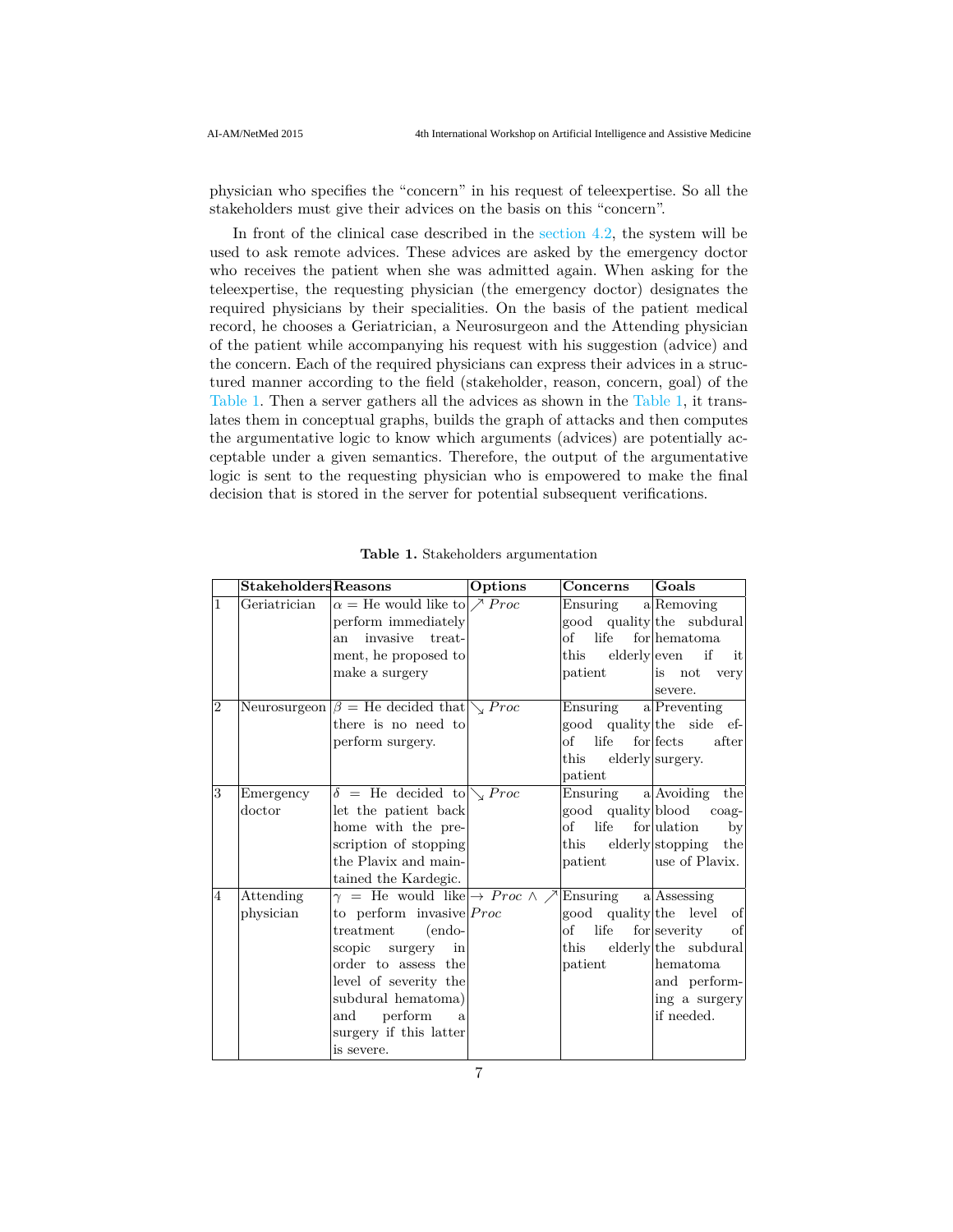**Graph of attacks.** The graph of attacks (Fig. 2) is a set of nodes linked between them by oriented arcs. It is used in the argumentation system theory [13] to represent the interaction existing between arguments.



**Fig. 2.** Graph of attacks

**Decision making process.** The different extensions below are determined according the definitions above applied to the graph of attacks Fig. 2.

- **– Determination of conflict-free sets** : the conflict-free sets are : {∅}, {*α*}, {*β*}, {*δ*}, {*γ*}, {*β, δ*}.
- **– Determination of admissible extensions** : the admissible extensions identified are :  $\varepsilon_1 = {\emptyset}$ ,  $\varepsilon_2 = {\emptyset}$ ,  $\varepsilon_3 = {\{\delta\}}$ ,  $\varepsilon_3 = {\{\gamma\}}$ ,  $\varepsilon_4 = {\{\beta,\delta\}}$ .
- **– Determination of preferred extensions** : According to the definition above the preferred extensions that we can have are:  $\varepsilon_3 = {\gamma}$  and  $\varepsilon_4 = {\beta, \delta}$

So by the definition above (argument's status) and under the preferred semantics, the arguments  $\beta$ ,  $\gamma$  and  $\delta$  are credulously accepted. These arguments are then returned to the requesting physician for final decision. This final decision will be taken under some additional parameters. So by considering these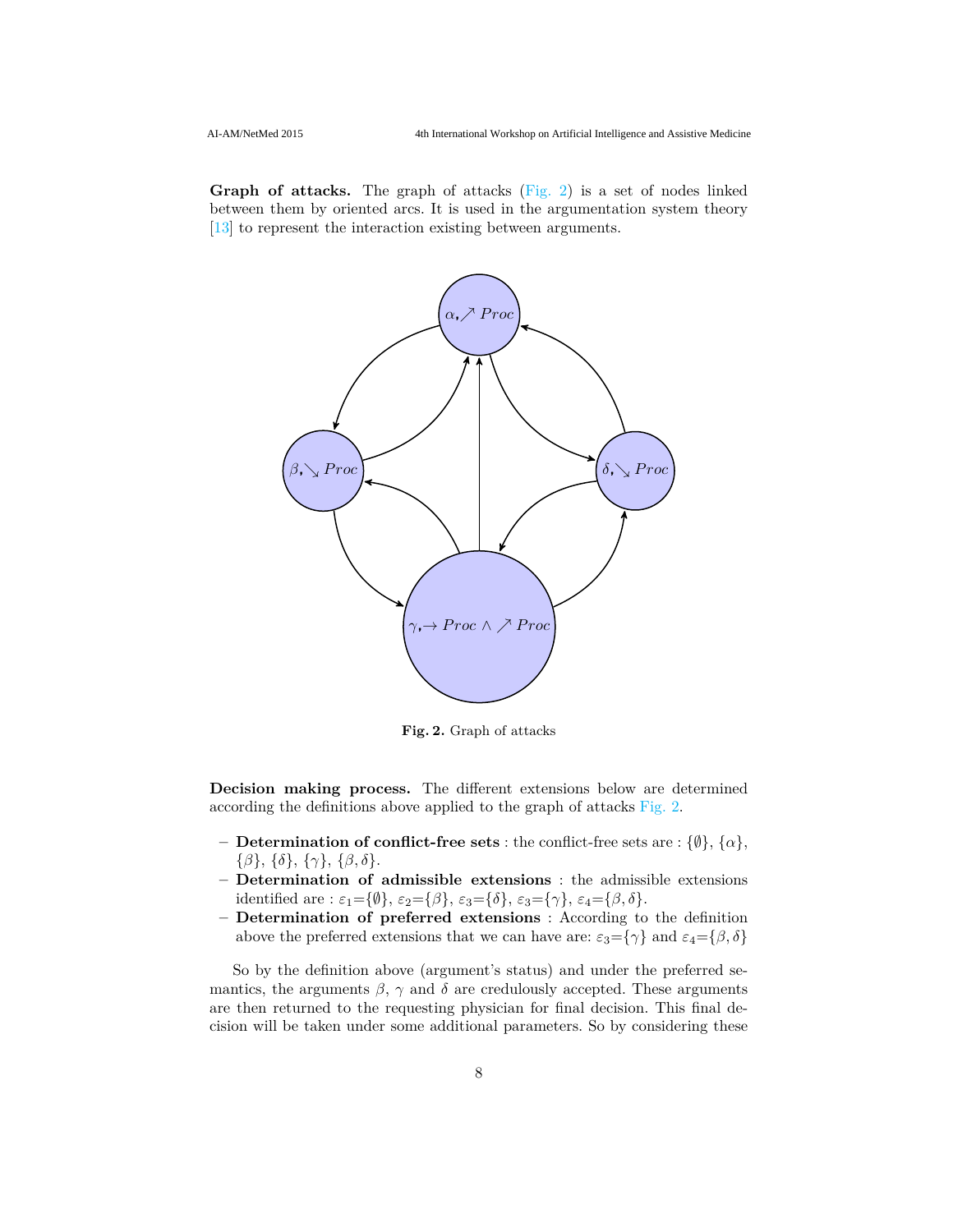parameters, the requesting physicians can decide to perform non-invasive treatment ( $\searrow$  *Proc*) or invasive and medical technical treatments ( $\rightarrow$  *Proc*  $\wedge$   $\nearrow$  *Proc* ).

## **5 Discussions**

The provided framework called argumentative logic based on Dung's argumentation system guarantees the traceability on the reasoning in the decision making process while permitting efficient collaboration between medical professionals. Thus by the traceability, in case of litigation the responsibility of each medical professional could be easily identified.

The use of Artificial Intelligence tool in the decision making process is taking a big part in health domain generally and in telemedicine particularly. For example the PANDORA system  $[8]$ , used as learning tool in crisis environment (e.g. health crisis) for decision makers with underlying Artificial Intelligence tools. Comparing this one to our work, we can say that our proposal can also be used as a learning tool since the accepted decisions are stored in a database [12] for future acts of teleexpertise.

## **6 Conclusion**

In this paper we proposed a methodological framework based on Artificial Intelligence tools namely the Dung's argumentation system [13] in order to aid the medical professionals in their decision making process while ensuring the reasoning traceability. This traceability will permit to identify the responsible of medical errors in case of litigation [11].

In further work, we will implement our work to verify it feasibility. This implementation will permit to the instantiation of the proposed argumentation system in conceptual graphs in which we can represent rules and constraints. Also given that CoGui software provides an  $API<sup>1</sup>$  based on JAVA, it will be possible to easily develop a kind of middleware to retrieve remotely medical information to build the graphs of attacks in conceptual graph formalism.

# **References**

- 1. CoGui : A graph-based tool for building conceptual graphs. [On-line] Available : http://www.lirmm.fr/cogui/. Last accessed on 9th June 2015.
- 2. French department of health. [On-line] Available : http://www.sante.gouv.fr/ deploiement%2Dde%2Dla%2Dtelemedecine%2Dtout%2Dse%2Djoue%2Dmaintenant. html. Last accessed on 9th June 2015.
- 3. L. Amgoud and H. Prade. Using arguments for making and explaining decisions. *Artificial Intelligence*, 173:413–436, March 2009.

<sup>&</sup>lt;sup>1</sup> Application Programming Interface